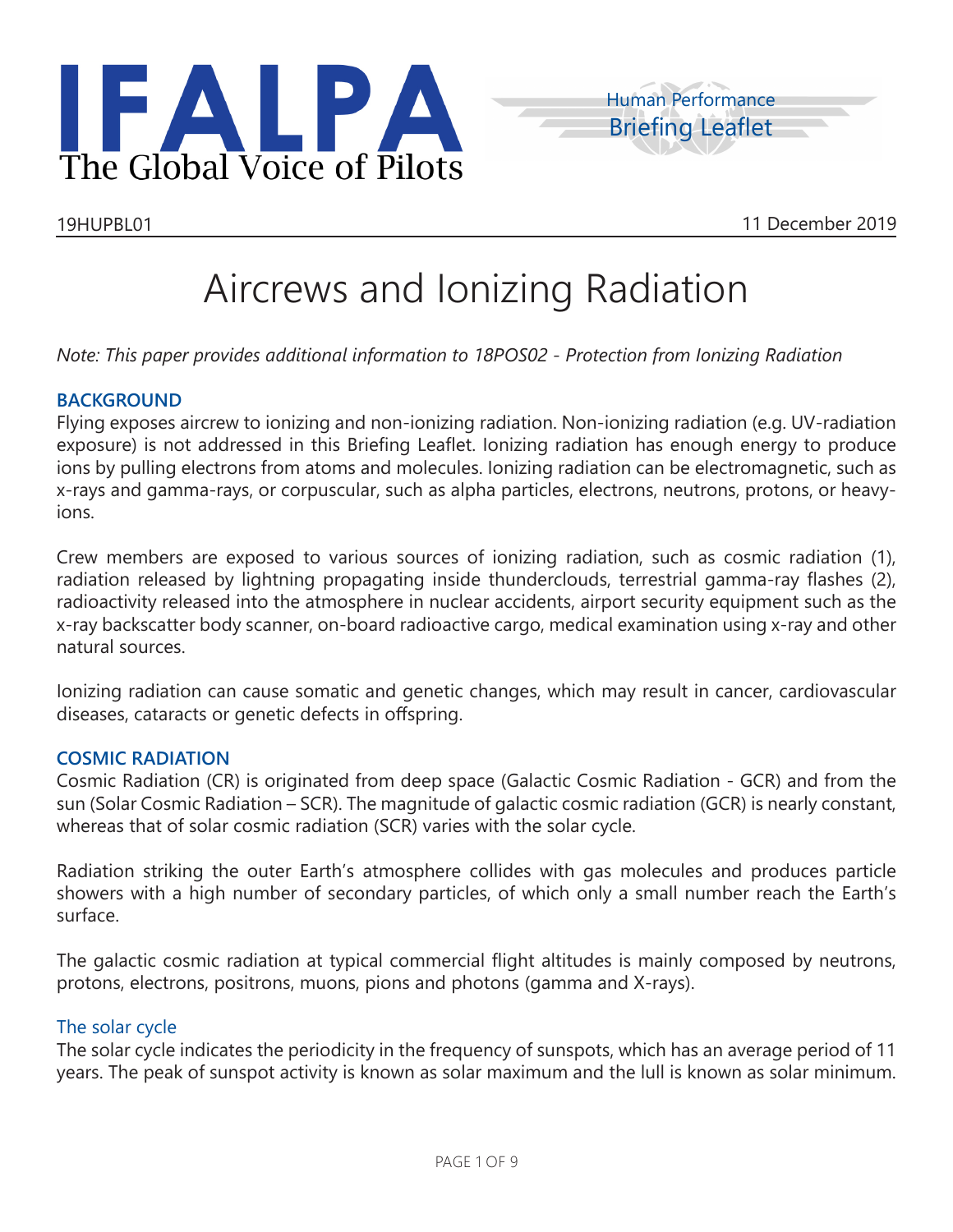

Often no spots are seen for months during solar minimum, whereas during solar maximum the number of spots may range to hundreds.



*Fig. 1 Solar Cycle Variations*

Background GCR also varies with the solar cycle. When solar cycle is at its maximum, the background GCR is at its minimum. This is due to a stronger solar wind (see below) interacting with the Earth's magnetic field (magnetosphere), thereby providing more protection. Conversely, the magnetosphere offers less protection during the solar minimum.

### **SOLAR ACTIVITY**

#### Solar Wind

The solar wind streams plasma and particles from the sun out into space. Though the wind is constant, its properties are not; fast particles are slowed down to the speed of the solar wind, slow ones are accelerated.



*Fig. 2 Artist's impression of Venus, Earth, and Mars interacting with the solar wind.*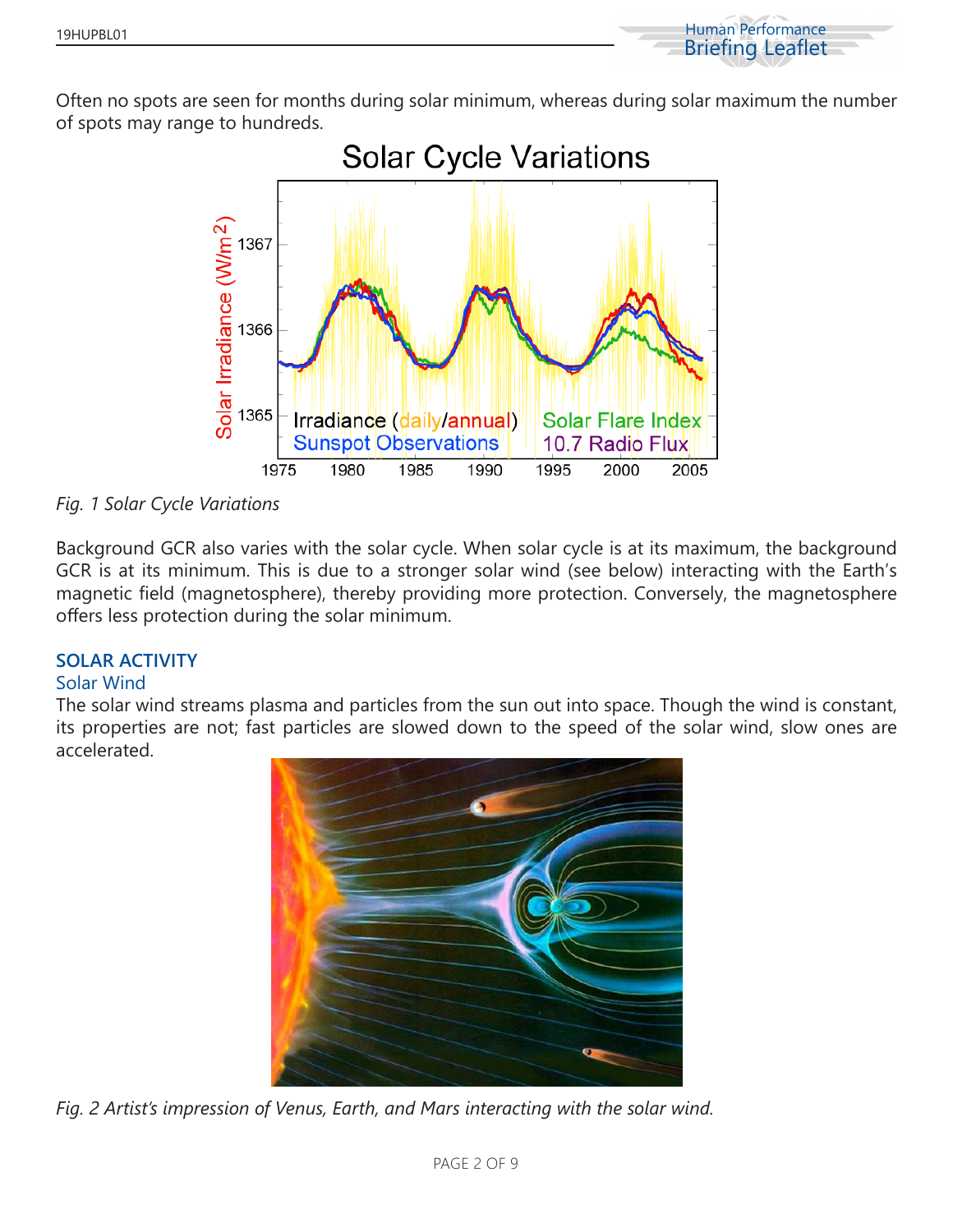

#### Solar Flare



### *Fig. 3 Birth of a Coronal Mass Ejection*

Sunspots are local disturbances in the solar magnetic field. Between two adjacent sunspots, solar magnetic field lines of opposite polarity may connect and cause solar flares. Flares are bursts emitting high-energy radiation, mainly composed by gamma and X-rays. These electromagnetic components propagate at the speed of light, reaching the Earth in about 8 minutes.

#### Coronal Mass Ejection

Coronal Mass Ejection (CME) is a large expulsion of plasma and magnetic field from the Sun's corona containing both charged (e.g., protons, ionized atoms) and neutral particles (neutrons). It can eject billions of tons of coronal material and carry an embedded magnetic field. CME may or may not be directed towards Earth.

Interaction between CME and Solar wind forms a broad shock front, which is responsible for the acceleration of particles. This process of acceleration is called solar particle event (SPE). The speed of a CME is significantly lower than the speed of a flare. CME particles may reach the atmosphere in few hours or days.

A solar flare increases radiation doses at flight altitudes for a short period of time (usually 1-2 minutes). The increase of radiation dose at flight altitudes because of SPE depends on the energy of CME, and quite often the upper atmosphere absorbs this energy, and thus radiation is not increased at flight altitudes after CME. The atmospheric absorption of the energy is often seen as Aurora Borealis.

#### Atmospheric Shielding

The Earth's magnetic field protects human beings from much of the particles' radiation by deflecting charged particles away from their collision course with the Earth's atmosphere. However, high-energy charged particles, neutral particles and photons can still penetrate the Earth's atmosphere. At typical cruising altitudes, effective shielding from the entire spectrum of radiation up to the highest energies is unfeasible.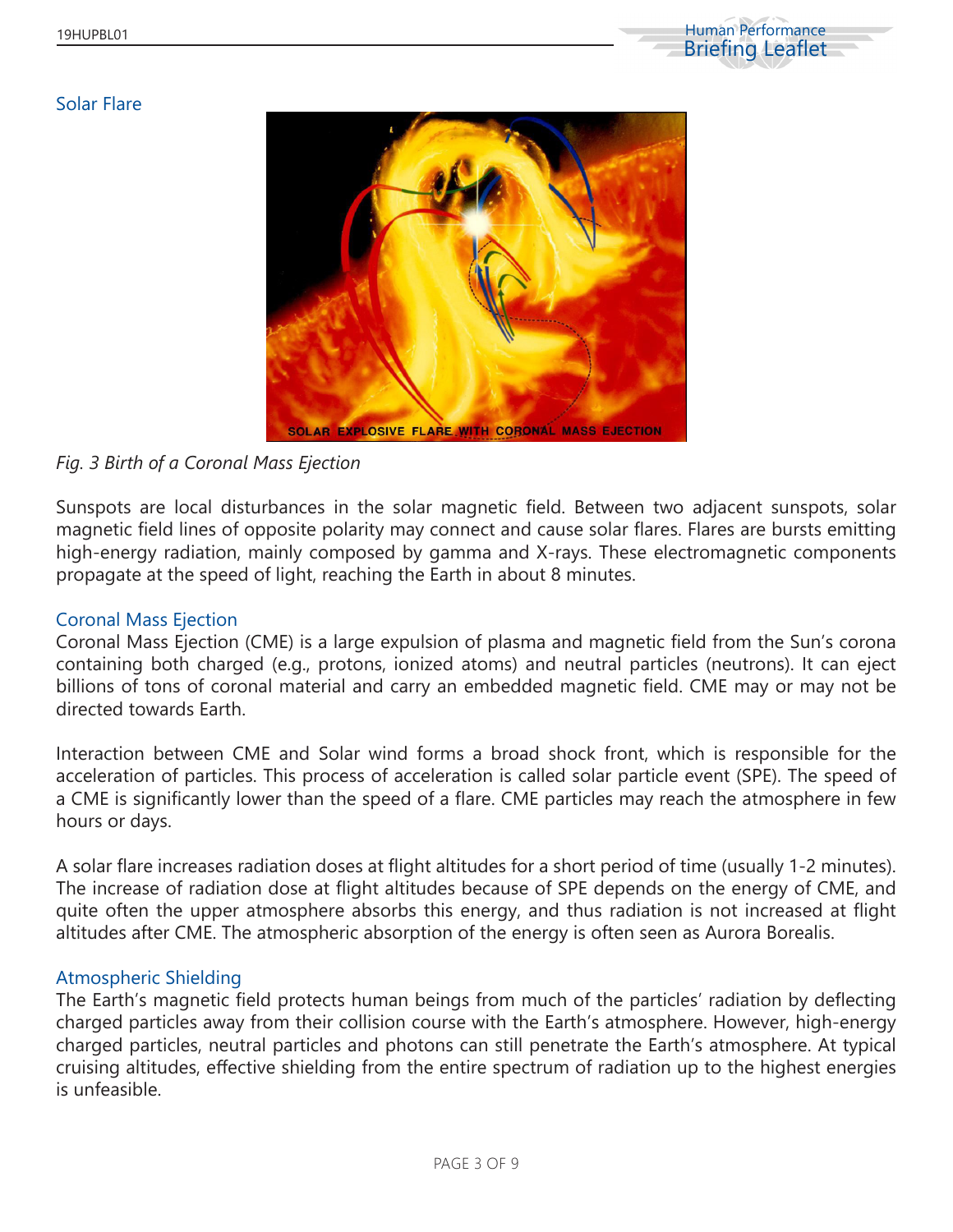

#### The Effect of Latitude

Particles are deflected to the poles where the magnetic field points to the Earth's surface. At low latitudes (closer to the equator), the field lines are nearly parallel to the Earth's surface, providing the most effective shielding.

Generally speaking, Earth's magnetic field is weaker at the magnetic poles, and therefore the cosmic radiation levels are higher in the Polar Regions and decline towards the Equator. The radiation dose at the poles, with normal solar activity is about 3 to 5 times greater than in in equatorial latitudes.



*Fig. 4 Typical Background Radiation Dose*

### The Effect of Altitude

With increasing altitude, the shielding effect of the atmosphere is reduced. Half the mass of the atmosphere lies below the altitude of five kilometers; consequently, higher altitudes represent higher radiation doses and vice-versa.

#### **LIGHTNING AND TERRESTRIAL GAMMA-RAY FLASHES**

Terrestrial Gamma-Ray Flashes (TGF) may occur in the vicinity of tropical thunderstorms and, in one event, can release a dose equivalent to that acquired in a normal lifetime. This relatively new discovery and its significance to aviation are currently being researched. TGFs and Lightning from "ordinary" thunderstorms may also result in gamma-ray exposure of about 30 to 100 mSv (2).

#### **RADIOACTIVITY IN THE ATMOSPHERE**

Nuclear reactor accidents may contaminate the atmosphere by clouds containing radioactive particles and gases. Normally the affected airspace would be closed as part of the action plan in response to the event.

These radioactive contaminants can travel long distances carried by the wind and end up being inhaled. Whenever possible, flying in radioactive contaminated airspace should be avoided.

#### **DOSES OF IONIZING RADIATION**

Ionizing radiation can be objectively measured by absorbed dose: the energy deposited per unit mass. The absorbed doses of different types of radiation cause different biological effects, and sensitivity of different body tissues to these different types of radiation varies. Therefore, tissue-absorbed doses are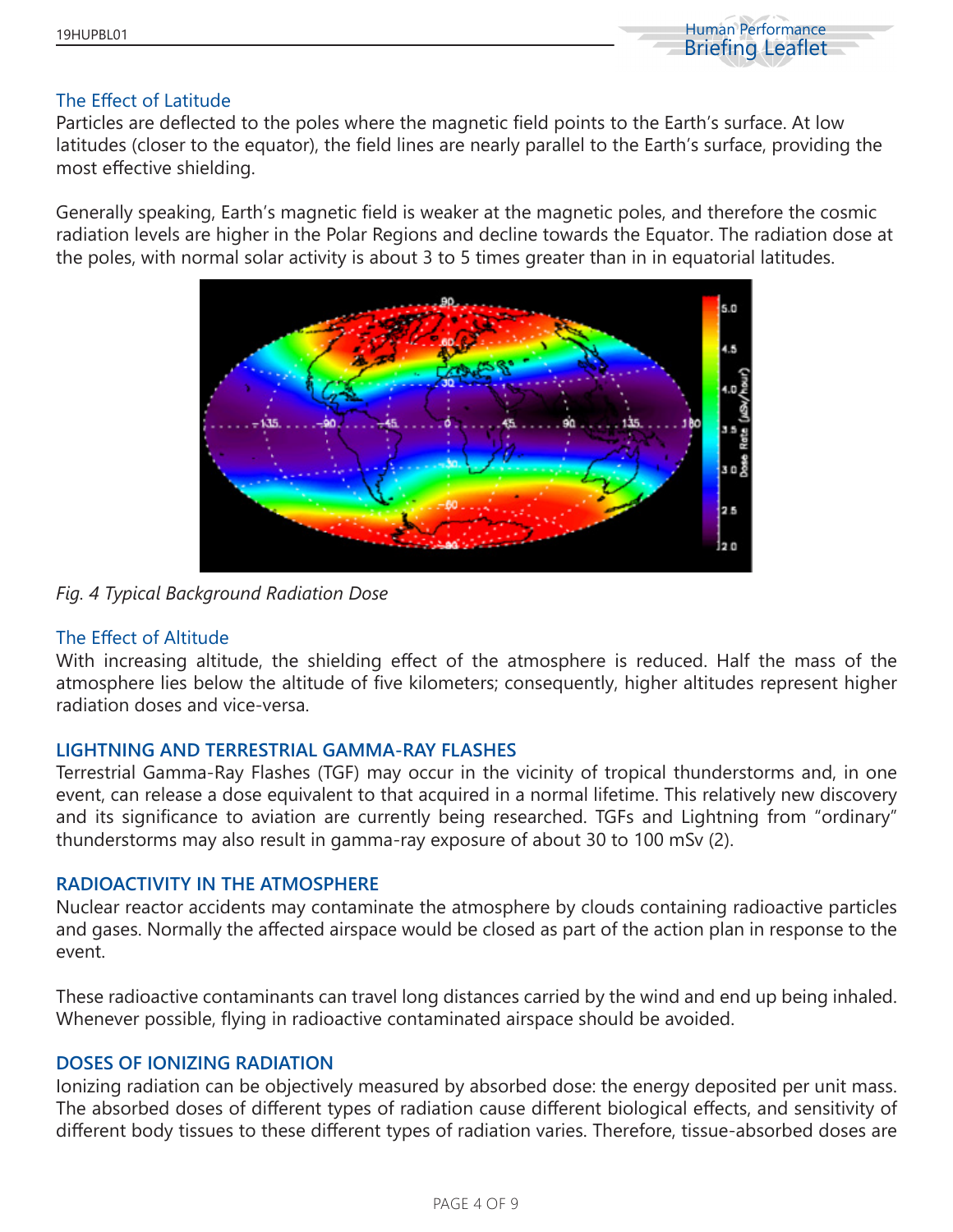

multiplied by radiation weighting factors to give equivalent doses, and by tissue weighting factors to give the effective dose. The unit of the equivalent dose and the effective dose is called Sievert (Sv) and it allows a comparison between the health effects of different types of radiation.

#### Some examples of radiation doses and dose rates

Table 1 shows a few examples of doses that might help to clarify the magnitude of exposure. The additional annual cosmic radiation dose that aircrew generally receive is 2-5 mSv.

| <b>RADIATION DOSE</b>    | <b>SOURCE</b>                                                                                                                                         |
|--------------------------|-------------------------------------------------------------------------------------------------------------------------------------------------------|
| 0.01 millisievert (mSv)  | Tooth X-ray                                                                                                                                           |
| $0.09$ mSv (90 $\mu$ Sv) | Flight FRA-SFO                                                                                                                                        |
| $0.1$ mSv (100 $\mu$ Sv) | Chest X-ray                                                                                                                                           |
| 1 mSv                    | Annual dose limit for members of the public, excluding<br>background and medical radiation                                                            |
| $2-5$ mSv                | Average annual cosmic radiation dose for aircrew                                                                                                      |
| $2.1$ mS $v$             | Average annual German radiation dose (background<br>radiation, indoor radon, medical radiation, etc.)                                                 |
| 20-70 mSv                | CT scan                                                                                                                                               |
| 100 mSv                  | Limit on effective dose for exposed workers in a<br>consecutive five-year period, subject to a maximum<br>effective dose of 50 mSv in any single year |
| $> 500$ mSv              | Dose required for acute radiation illness                                                                                                             |
| 4000 mSv                 | Lethal dose, when received at once                                                                                                                    |

| <b>EXAMPLES OF DOSES/HOUR</b>                     |                                                                                                                             |
|---------------------------------------------------|-----------------------------------------------------------------------------------------------------------------------------|
| $0.00004 - 0.0003$ mSv/h $(0.04 - 0.30 \mu$ Sv/h) | Natural background radiation in Finland                                                                                     |
| $0.005 - 0.015$ mSv/h (5-15 µSv/h)                | FL 260-390 [UNSCEAR 2000, German Federal Office for Radi-<br>ation Protection]                                              |
| $0.030$ mSv/h $(30 \mu Sv/h)$                     | The value (from distance of 1 meter), which after a patient<br>can be discharged after received medical radiation treatment |

*Table 1 - Examples of Ionizing Radiation Doses and Doses/Hour*

#### **DOSE ESTIMATION: COMPUTER MODELS AND ONBOARD DOSIMETERS**

There are numerous approved calculation models (e.g. EPCARD, SIEVERT, PCAIRE, FREE, CARI) that estimate radiation doses with an accuracy of approximately +/- 10%. However, doses of Solar Particle Events (SPE) and Solar Flares have not yet been taken into account.

Feasible, compact onboard monitors are reaching market. They can measure the whole range of radiation and provide a more accurate dose reading than mathematical models. TEPC (Tissue Equivalent Proportional Counter) dosimeters utilize simulated human tissue, being the only direct reading device that measures the absorbed dose to tissue as well as the radiation quality in terms of lineal energy. The principle of measurement over estimation is valid in radiation protection. When available, the use of onboard radiation monitors is encouraged.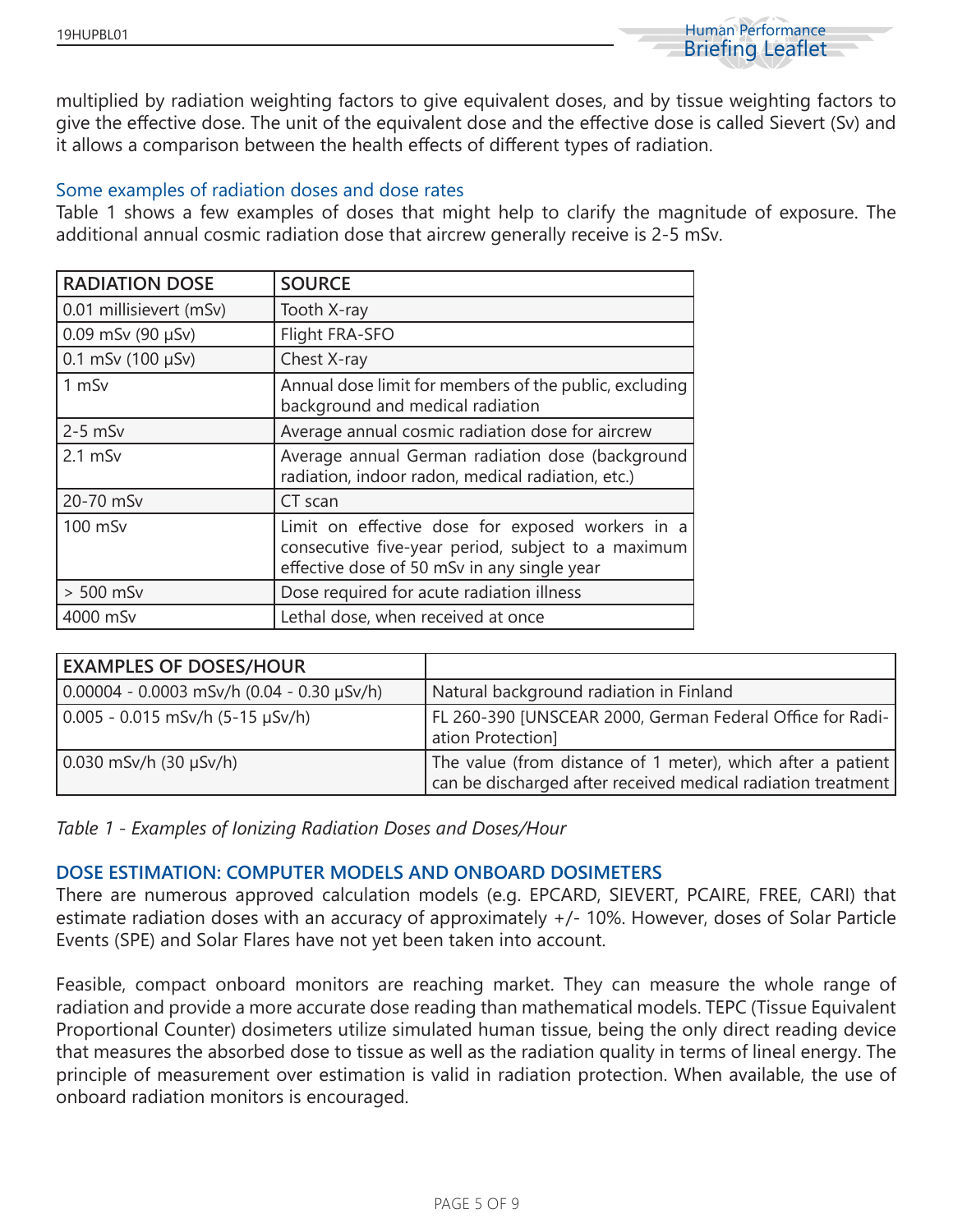

For practical purposes, Table 2 presents estimates for the number of flying hours per year required to reach an effective dose of 1 mSv for a given flight level and latitude. The figures were calculated with CARI-3 computer program and have an uncertainty of about 20%. (3)

| <b>ALTITUDE</b> (feet) | <b>HOURS AT LATITUDE 60 N</b><br><b>HOURS AT EQUATOR</b> |      |
|------------------------|----------------------------------------------------------|------|
| 27,000                 | 630                                                      | 1330 |
| 30,000                 | 440                                                      | 980  |
| 33,000                 | 320                                                      | 750  |
| 36,000                 | 250                                                      | 600  |
| 39,000                 | 200                                                      | 490  |
| 42,000                 | 160                                                      | 420  |
| 45,000                 | 140                                                      | 380  |
| 48,000                 | 120                                                      | 350  |

| Table 2 - Hours of exposure for effective dose of 1 mSv (Fig.5) |  |  |  |  |  |
|-----------------------------------------------------------------|--|--|--|--|--|
|-----------------------------------------------------------------|--|--|--|--|--|

#### **LOW DOSE RADIATION PROTECTION**

There are three fundamental principles in radiation protection (5):

- Justification
- **Optimization**
- Application of dose limits

Aircrew radiation exposure is justified by the benefit of air travel to the world population.

Optimization signifies that the likelihood of incurring exposure, the number of people exposed, and the magnitude of their individual doses should all be kept as low as reasonably achievable, taking into account economic and social factors. The result of this principle for aviation is, that flight planning and flight performing need to be optimized in respect to radiation exposure but also under socio-economic considerations.

Application of dose limits means that the total dose to any individual should not exceed the appropriate limits specified by the International Commission on Radiological Protection (ICRP).

There are two methods of dose radiation protection: either radiation shielding or applying dose constraints. Disregarding the shielding by the atmosphere, it is impractical to shield aircraft effectively from cosmic radiation. Therefore, the most viable option for flight crew is dose constraints/limits.

#### Dose limits, constraints and optimization

A long-haul pilot is occupationally exposed to an effective dose of approximately 4.5 mSv per year, whilst the short-haul annual average is about 2 mSv. By comparison, the mean radiation exposure of nuclear plant employees in 2009 was 0.6 mSv.

IFALPA recognizes 20 mSv as the annual limit for occupational exposure for airline flight crews as established by the ICRP 132 (2016) (4), but recommends that the State Regulations apply the concept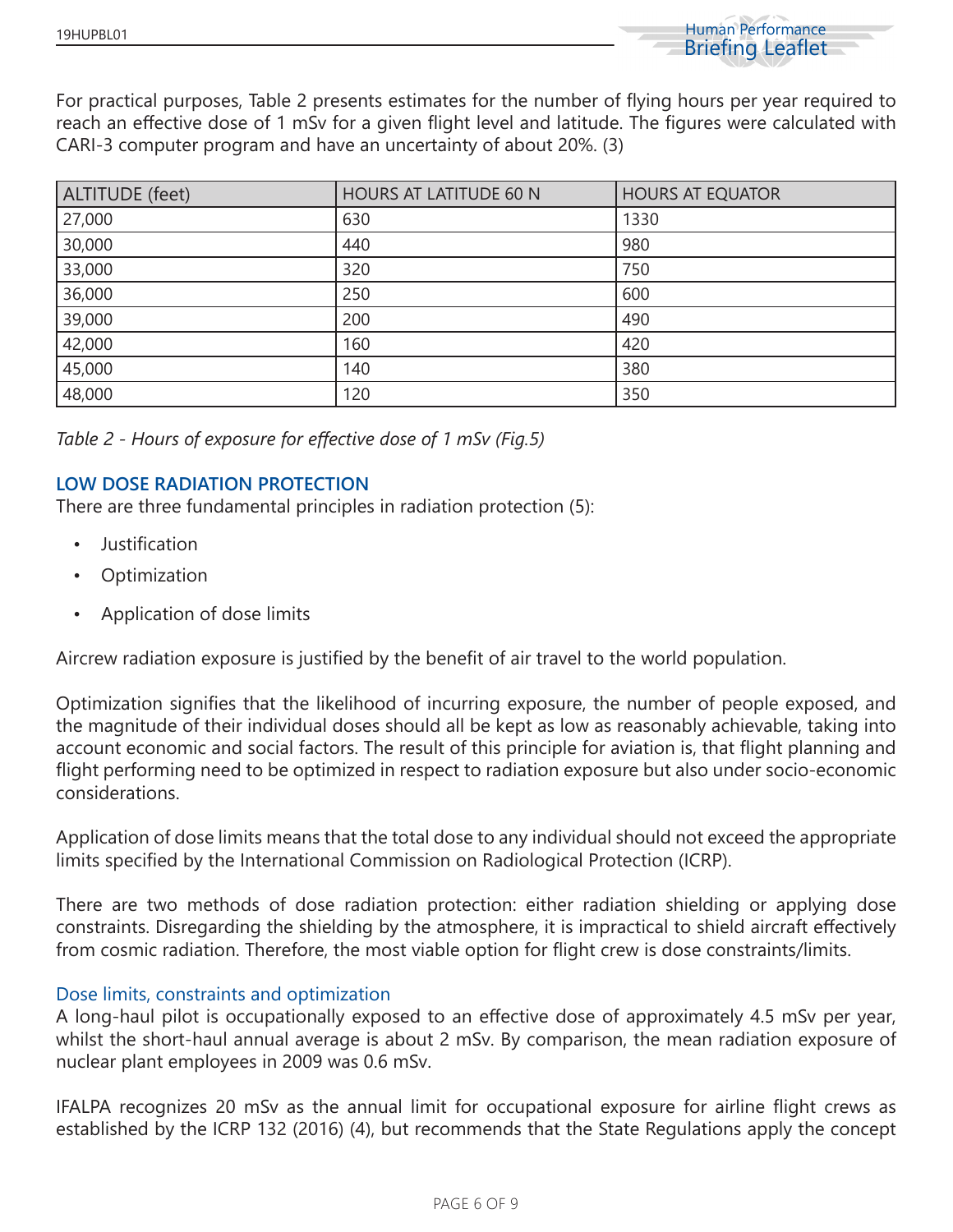

of reference levels for the purpose of radiation exposure optimization/minimization in aircrew workers. Initial dose reference levels for all flight crew rosters in each fleet should be set at 6 mSv per year.

Flight crew radiation exposure doses should be individually monitored and optimized to As Low As Reasonably Achievable (ALARA), even if the reference level is not exceeded. The Flight personnel liable to exceed an effective dose of more than 1 mSv per year should be recognized as occupationally exposed employees and those that exceed 6 mSv per year should be classified as Category A workers<sup>1</sup>.

## **ICAO AND AUTHORITY REQUIREMENTS**

#### ICRP (4)

The International Commission on Radiological Protection (ICRP) is the primary body in protection against ionizing radiation. ICRP is an independent, non-governmental organization formed to advance the science of radiological protection for the public benefit. The ICRP provides recommendations and guidance on protection against the risks associated with ionizing radiation but has no binding power. However, most of the authority rules adhere to ICRP recommendations.

ICRP acknowledges aircrew to be occupationally exposed to ionizing radiation. The recommended effective dose limit is 20 mSv per year, averaged over defined 5-year periods (100 mSv in 5 years), with the further provision that the effective dose should not exceed 50 mSv in any single year. In addition, the recommendation for pregnant crew members is 1mSv from declaration of pregnancy for the remainder of the pregnancy. For the general public (e.g. passengers) the annual limit is 1mSv.

#### ICAO Annex 6

ICAO Annex 6, provision 6.12 requires all airplanes intended to be operated above 15,000m (49,000ft) to carry equipment to measure and indicate continuously the dose rate of total cosmic radiation being received and the cumulative dose on each flight. ICAO Annex 6 provision 4.2.11.5 requires the operator to maintain records of flights above 15,000m (49,000ft) so that the total cosmic radiation dose received by each crew member over a period of 12 consecutive months can be determined.

### European Council Directive 2013/59/EURATOM

This directive requires that the limit on effective dose for exposed workers shall be 100 mSv in a consecutive five-year period, subject to a maximum effective dose of 50 mSv in any single year. For pregnant women there is a maximum dose of 1 mSv during the remainder of the pregnancy. In addition, there are a few requirements for crew who are liable to be subject to cosmic radiation exposure of more than 1 mSv per year:

- to assess the exposure of the crew concerned,
- to take into account the assessed exposure when organizing working schedules with a view to reducing the doses of highly exposed aircrew,
- to inform the workers concerned of the health risks their work involves,
- to apply Article 10 (protection of pregnant and breastfeeding workers) to female aircrew.

In addition, each state in Europe may have, and quite few do have, more strict national legislation concerning radiation. Usually, this national legislation restricts the annual radiation dose from occupational exposure of cosmic radiation to 6 mSv.

<sup>1</sup> Example of legislation for Category A workers from Finland: https://www.stuklex.fi/en/ohje/ST1-6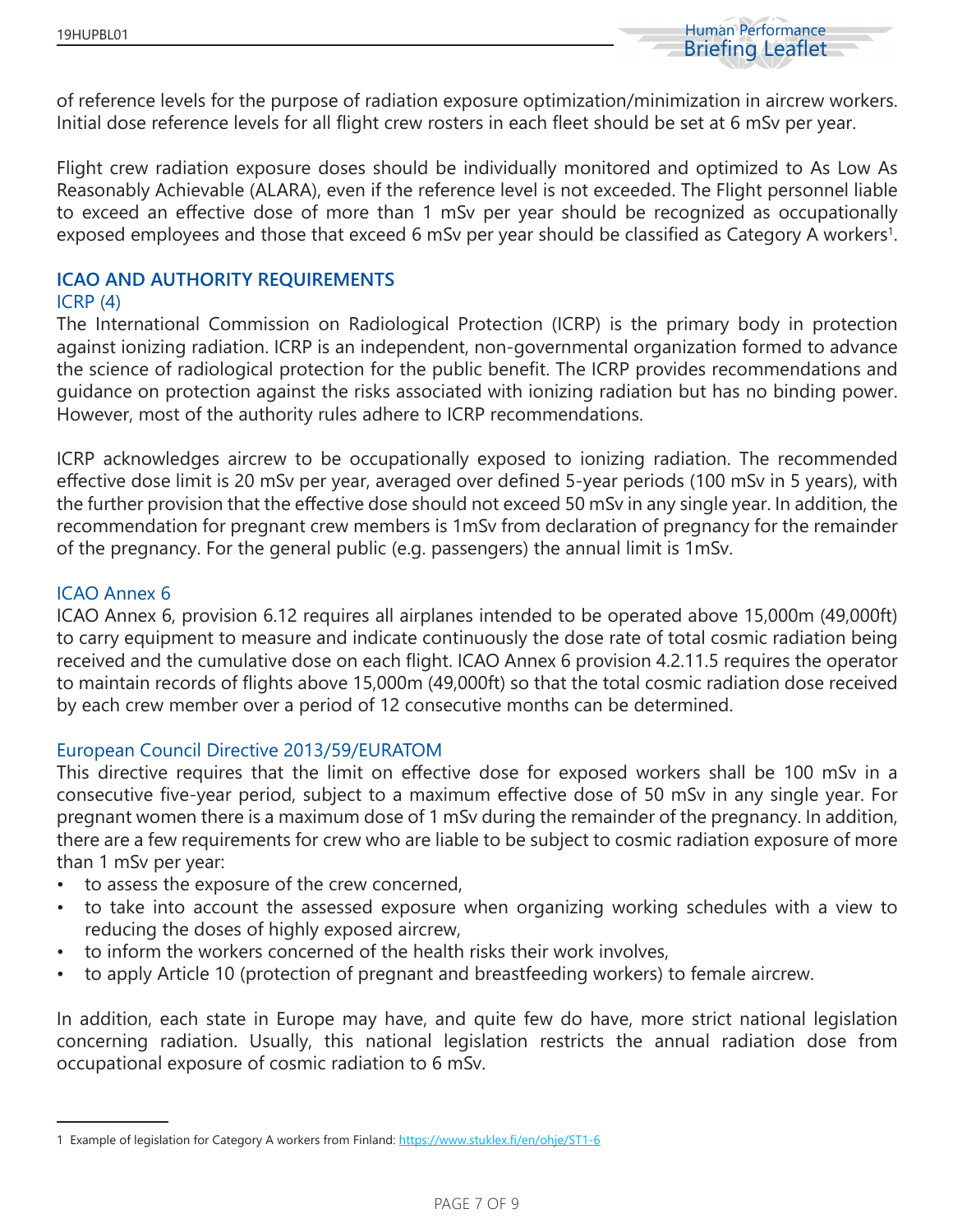

#### FAA regulations

There are no binding regulations concerning radiation within FAA rules. However, the FAA considers aircrews to be occupationally exposed to ionizing radiation and has the same recommended limits as ICRP recommendations. For pregnant crewmembers, starting when the pregnancy is reported to management, the recommendation is 1mSv limit for the remainder of the pregnancy.

#### **IONIZING RADIATION AND CANCER RISK IN PILOTS**

Does a commercial pilot's occupational exposure to ionizing radiation result in any long-term adverse health effects? The ICRP acknowledged the occupational radiation exposure for flight crew in 1990 and more recently in 2016 (4), which resulted in renewed research interest into this topic. Over the last 20 years, there have been more than 65 epidemiological studies published in scientific literature that investigate flight crew and cancer risk. This figure includes a number of reviews and meta-analyses. (5)

Overall cancer risk was not elevated in most studies and subpopulations analyzed, while malignant melanoma, other skin cancers and breast cancer in female aircrew have shown elevated incidence, with lesser risk elevations in terms of mortality. However, the only clearly established causal link between melanoma and radiation is with ultra-violet (i.e. non-ionizing) radiation as opposed to ionizing radiation. In breast cancer, radiation, circadian rhythm disturbances and shift work have been suggested to be contributing factors. Cardiovascular mortality risks were generally very low.

In the majority of studies, no clear-cut dose–response patterns pointing to a higher risk for those with higher cumulative doses were found. However, a recent Icelandic study suggests this kind of relationship, but it needs to be confirmed in other studies (6). Until now, the precise individual cumulative radiation doses have not been available, but now this kind of data is being built up.

However, it is certainly worth noting that radiation doses of airline flight crew do continue to increase, as advances in aerospace technology permit flights with longer duration, higher altitude, and higher latitude. Many of the epidemiological studies are ongoing and further information can be expected.

Pilots have quite strong "healthy worker effect" (Workers usually exhibit lower overall death rates than the general population because the severely ill and chronically disabled are ordinarily excluded from employment (7)) that may contribute to the lower cancer incidence and mortality compared to the general population.

#### **HOW TO MINIMIZE RADIATION EXPOSURE:**

- Comply with ALARA;
- avoid flying above optimum altitude;
- avoid short time step climbs;
- reduce exposure times by flying fewer hours;
- if possible, make use of options regarding selection of aircraft type(s) flown, the types of operation (short haul/ long haul), and retirement age;
- avoid flying close to thunderstorms, to reduce the risk of being reached by lightning strikes.